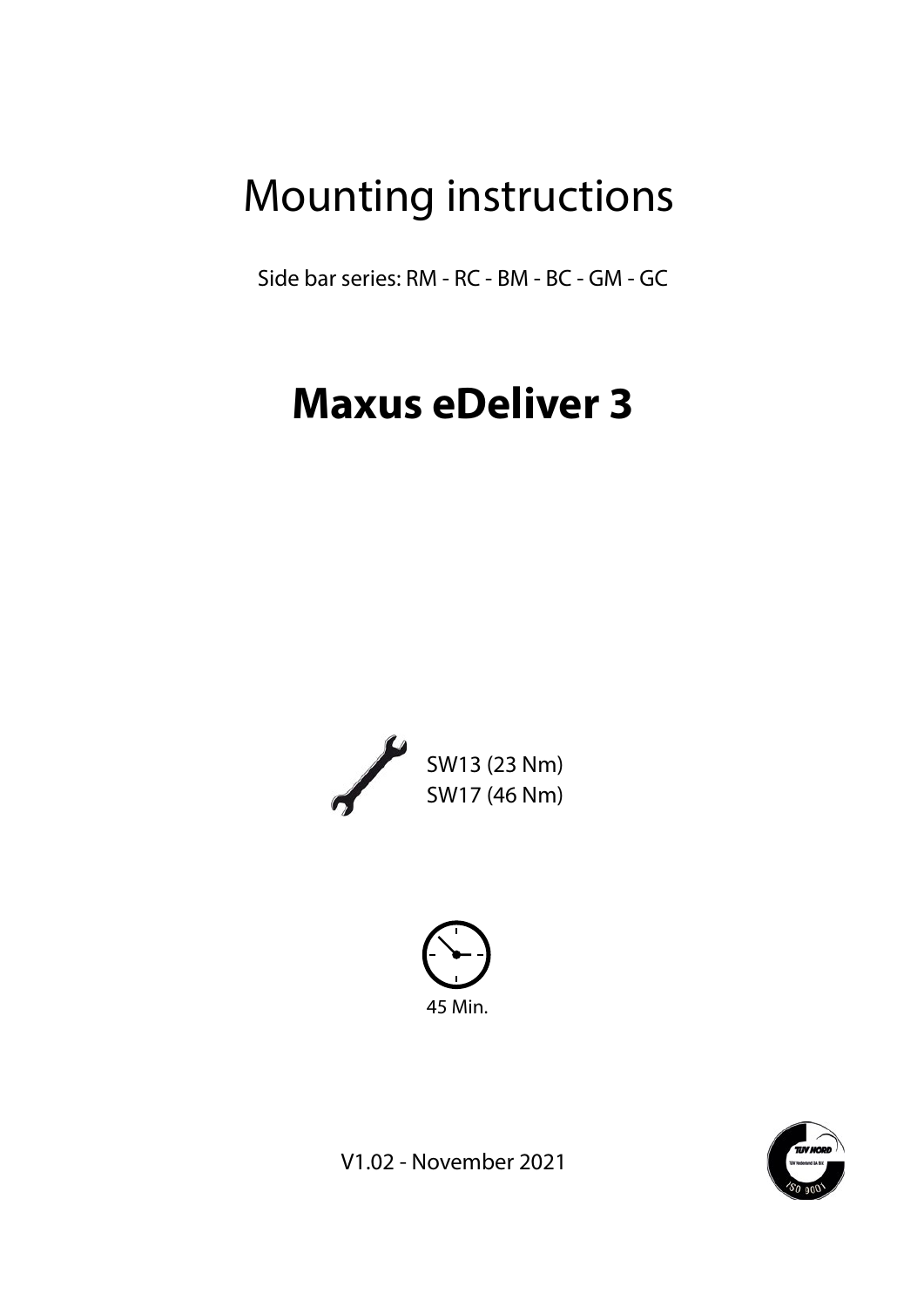## **92-93 KIT Maxus eDeliver 3**



#### **Parts list**

- 1. 4x Bolt ( M8 x 60 )
- 2. 8x Washer ( M8 )
- 3. 4x Flange nut ( M8 )
- 4. 8x L-shape bracket ( 4x long / 4x short )
- 5. 4x Carriage bolt ( M10 )
- 6. 4x Washer ( M10 )
- 7. 4x Flange nut ( M10 )
- 8. 2x Frame
- 9. 4x Inner plate with screw thread ( HTCOR2 )
- 10. 4x Bolt stainless steel ( M8 x 40 )
- 11. 8x Washer stainless steel ( M8 )
- 12. 4x Locking nut ( M8 )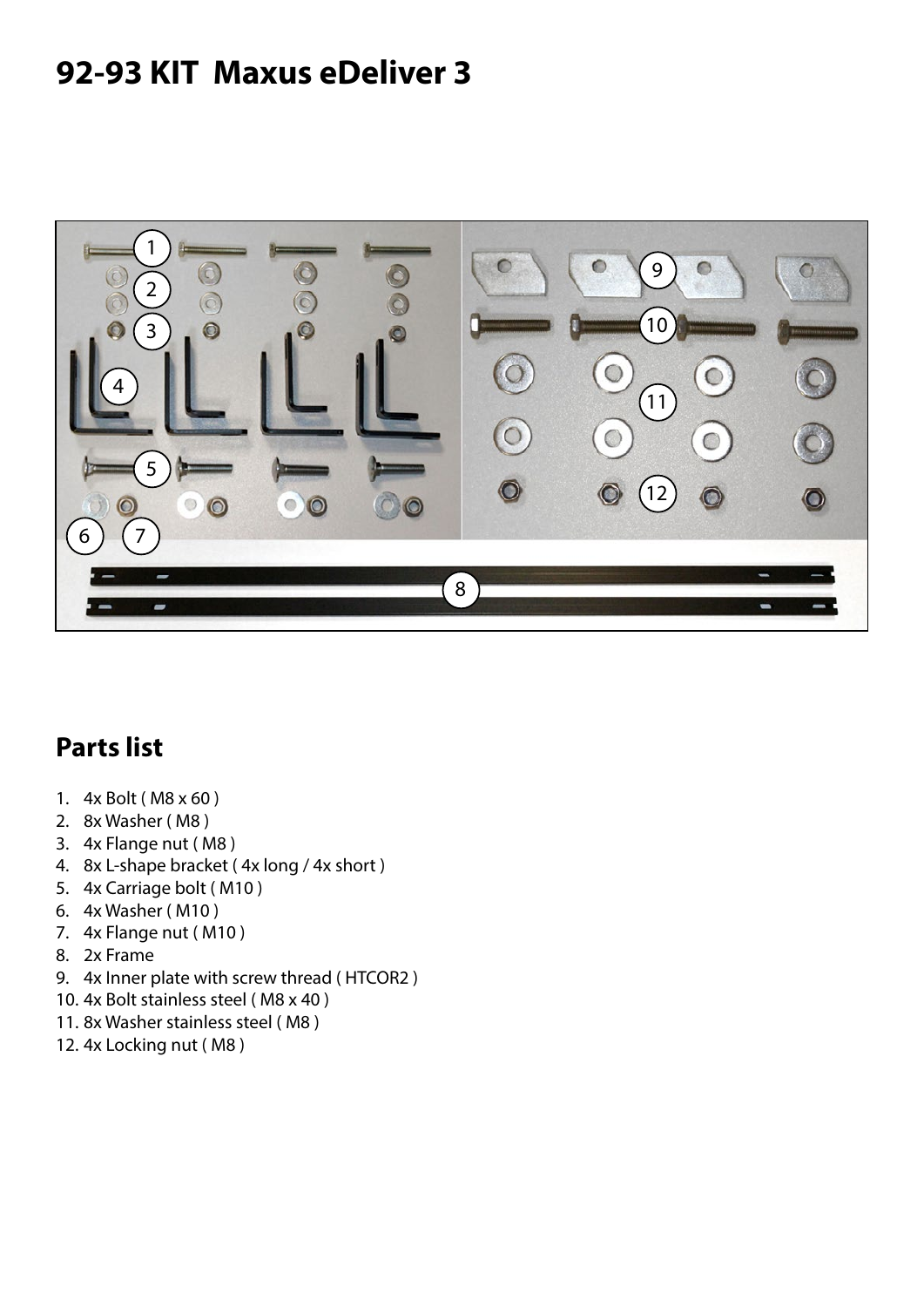### **Maxus eDeliver 3 Side bar mounting instructions step by step.**

1. Start with preparing the mounting frame. You need the following parts: 4, 5, 6, 7 and 8. Take a long L-shape bracket and lay a short L-shape bracket on top. Lay both brackets on top of the frame (8) and mount it with carriage bolt (5), washer (6) and flange nut (7). See fig. 1. Make sure that the slot is down. See detail in drawing below. Repeat this step for the other side of the frame and do the same for the second frame.

2. Position both sidebars next to the van to find the mounting positions of the frames. See drawing below.



- 3. Start at the front and mount the frame by using part 1, 2, and 3. Do not tighten the frame yet. This gives you room to reposition the sidebars if needed. (Fig.  $2 + Fig. 3$ )
- 4. Mount the second frame and do not tighten it as well. (Fig.  $4 + Fig. 5$ )
- 5. Start to mount the side bars. Use part 9, 10, 11 and 12 for this. (Fig.  $6 + Fig. 7 + Fig. 8$ ) Do not tighten yet! BEGIN WITH THE BOLT AT THE BOTTOM and and with the nut at the top. See Fig. 8.
- 6. When everything is in place and aligned start with tightening both frames. After the frames are tighte-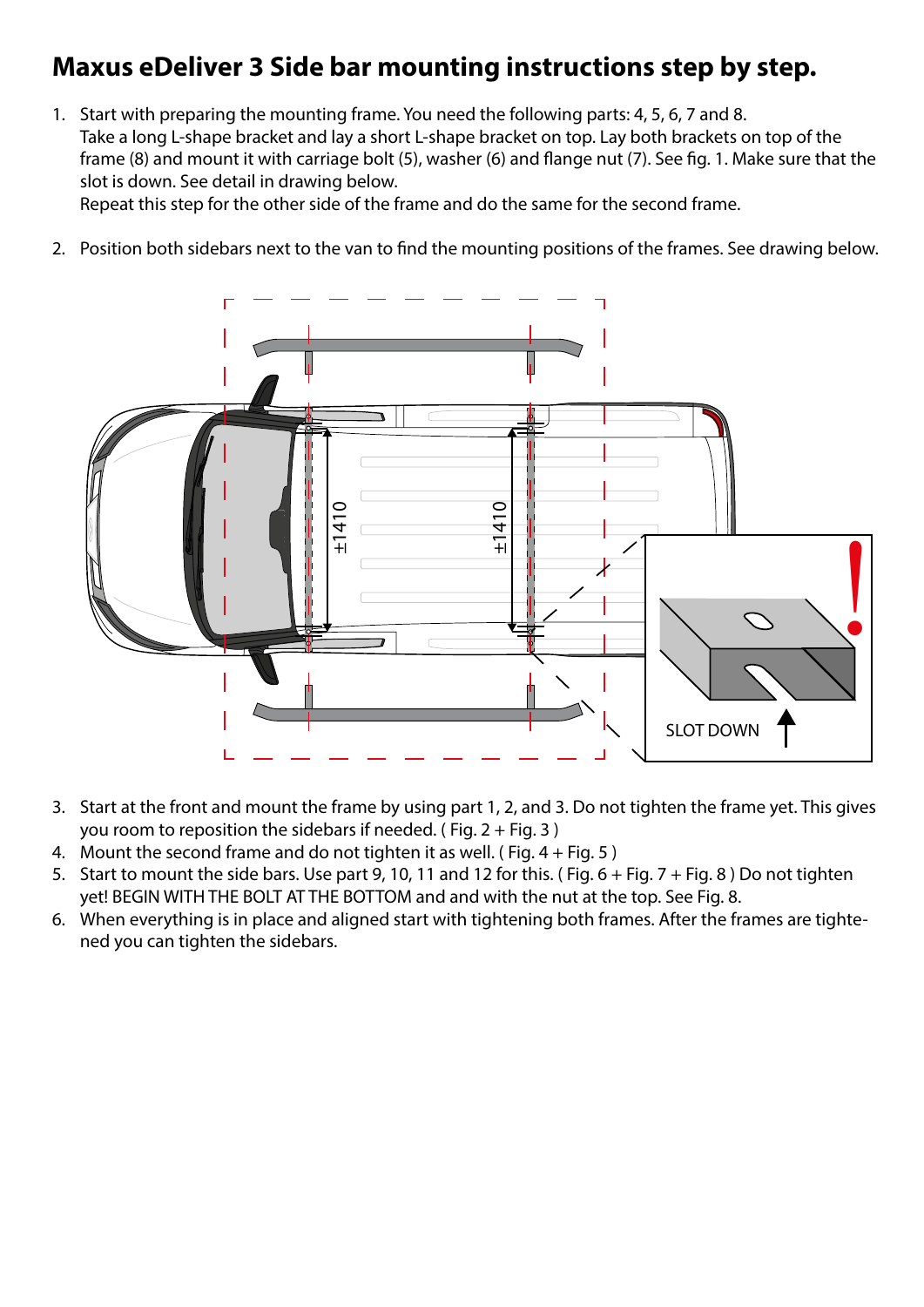